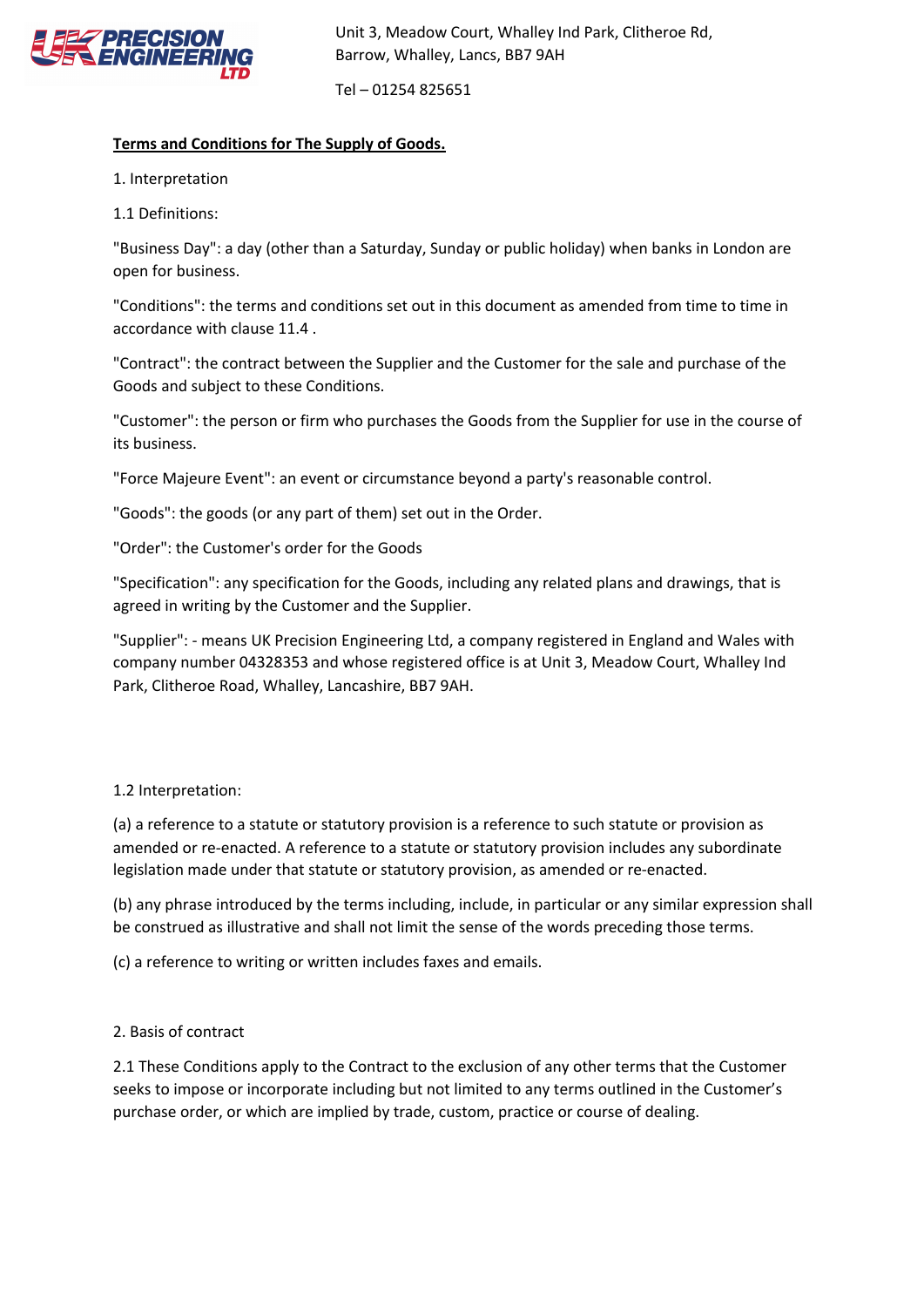

Tel – 01254 825651

2.2 The Order constitutes an offer by the Customer to purchase the Goods in accordance with these Conditions. The Customer is responsible for ensuring that the terms of the Order and any applicable Specification submitted by the Customer are complete and accurate.

2.3 The Order shall only be deemed to be accepted when the Supplier issues a written acknowledgement, at which point the Contract shall come into existence.

2.4 The Customer waives any right it might otherwise have to rely on any term endorsed upon, delivered with or contained in any documents of the Customer that is inconsistent with these Conditions.

2.5 Any samples, drawings, descriptive matter or advertising produced by the Supplier and any descriptions or illustrations contained in the Supplier's catalogues or brochures are produced for the sole purpose of giving an approximate idea of the Goods referred to in them. They shall not form part of the Contract nor have any contractual force.

2.6 A quotation for the Goods given by the Supplier shall not constitute an offer. A quotation shall only be valid for the period indicated in the quotation.

3. Goods

3.1 The Goods are described in the Order as modified by the Specification (if applicable).

3.2 The Customer shall indemnify the Supplier against all liabilities, costs, expenses, damages and losses (including any direct, indirect or consequential losses, loss of profit, loss of reputation and all interest, penalties and legal and other professional costs and expenses) suffered or incurred by the Supplier in connection with any claim made against the Supplier for actual or alleged infringement of a third party's intellectual property rights arising out of or in connection with the Supplier's use of any Specification. This clause 3.2 shall survive termination of the Contract.

3.3 The Supplier reserves the right to amend the Specification if required by any applicable statutory or regulatory requirements and to revise the price accordingly.

4. Delivery

4.1 The Supplier shall ensure that each delivery of the Goods is accompanied by a delivery note that shows the date of the Order, all relevant Customer and Supplier reference numbers, the type and quantity of the Goods (including the code number of the Goods, where applicable), special storage instructions (if any) and, if the Goods are being delivered by instalments, the outstanding balance of Goods remaining to be delivered.

4.2 The Order shall set out whether the:

(a) Customer shall collect the Goods from the Supplier's premises or such other location as may be advised by the Supplier prior to delivery ("Delivery Location") within three Business Days of the Supplier notifying the Customer that the Goods are ready. OR

(b) Supplier shall deliver the Goods to the location set out in the Order or such other location as the parties may agree ("Delivery Location") at any time after the Supplier notifies the Customer that the Goods are ready.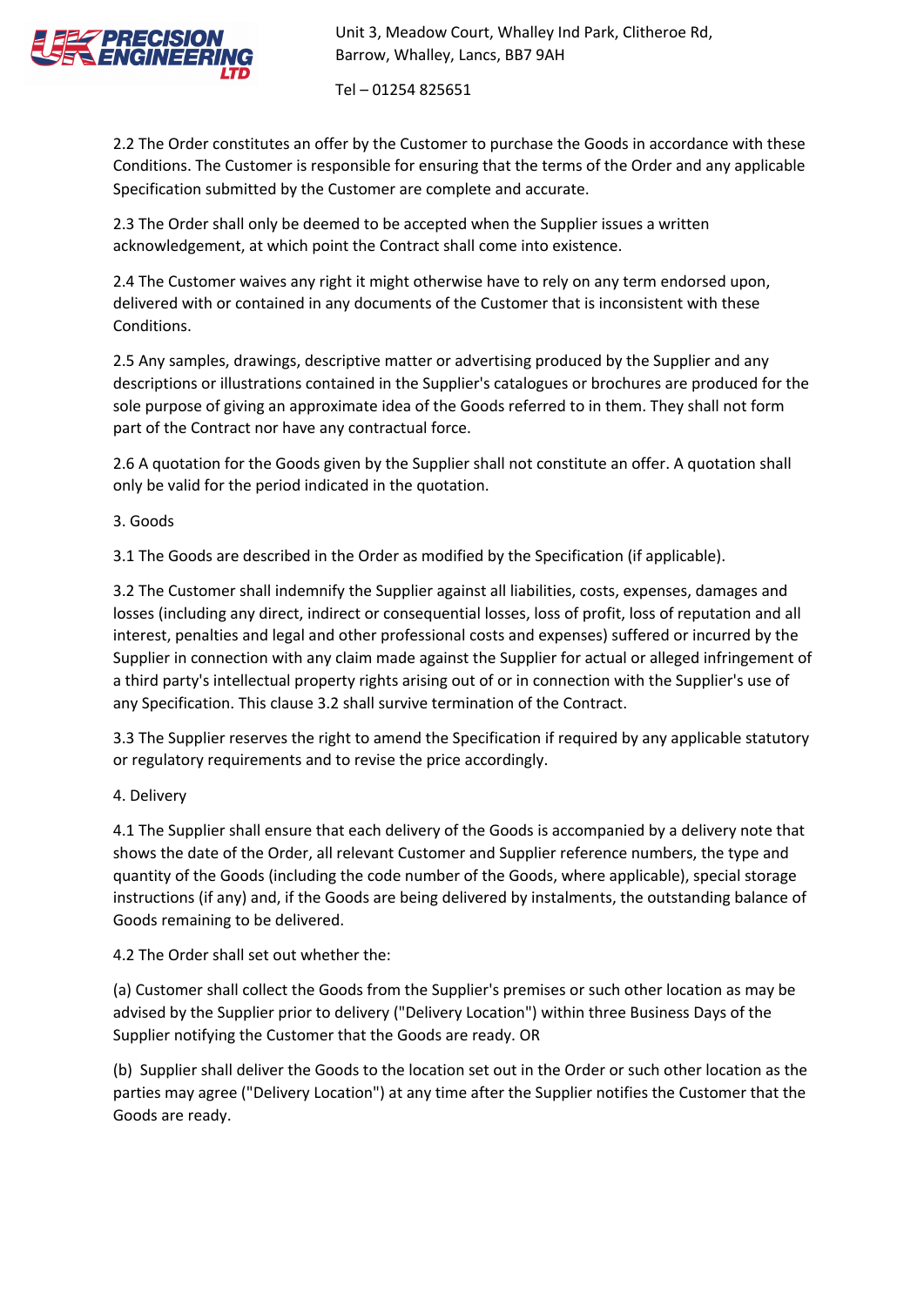

Tel – 01254 825651

4.3 Delivery is completed on the completion of loading of the Goods at the Suppliers Delivery Location or delivery of goods to the Customers' delivery location as applicable ("Delivery" (and the word "Deliver" shall be construed accordingly)).

4.4 Any dates quoted for delivery are approximate only, and the time of delivery is not of the essence. The Supplier shall not be liable for any delay in Delivery of the Goods that is caused by a Force Majeure Event or the Customer's failure to provide the Supplier with adequate delivery instructions or any other instructions that are relevant to the supply of the Goods.

4.5 If the Supplier fails to Deliver the Goods, its liability shall be limited to the costs and expenses incurred by the Customer in obtaining replacement goods of similar description and quality in the cheapest market available, less the price of the Goods. The Supplier shall have no liability for any failure to Deliver the Goods to the extent that such failure is caused by a Force Majeure Event or the Customer's failure to provide the Supplier with adequate delivery instructions or any other instructions that are relevant to the supply of the Goods.

4.6 If the Customer fails to take Delivery of the Goods within three Business Days of the Supplier notifying the Customer that the Goods are ready, then, except where such failure or delay is caused by a Force Majeure Event or the Supplier's failure to comply with its obligations under the Contract:

(a) delivery of the Goods shall be deemed to have been completed at 9.00 am on the third Business Day after the day on which the Supplier notified the Customer that the Goods were ready; and

(b) the Supplier shall store the Goods until delivery takes place, and charge the Customer for all related costs and expenses (including insurance).

4.7 If ten Business Days after the day on which the Supplier notified the Customer that the Goods were ready for Delivery the Customer has not taken delivery of them, the Supplier may resell or otherwise dispose of part or all of the Goods and, after deducting reasonable storage and selling costs, account to the Customer for any excess over the price of the Goods or charge the Customer for any shortfall below the price of the Goods.

4.8 The Supplier may Deliver the Goods by instalments, which shall be invoiced and paid for separately. Any delay in delivery or defect in an instalment shall not entitle the Customer to cancel any other instalment.

5. Quality

5.1 The Supplier warrants that on Delivery, and for a period of 3 months or longer if specified in the quotation from the date of delivery ("warranty period"), the Goods shall:

(a) conform in all material respects with the Specification; and

(b) be free from material defects in design, material and workmanship.

5.2 Subject to clause 5.3 , if:

(a) the Customer gives notice in writing to the Supplier during the warranty period within a reasonable time of discovery that some or all of the Goods do not comply with the warranty set out in clause 5.1 ;

(b) the Supplier is given a reasonable opportunity of examining such Goods; and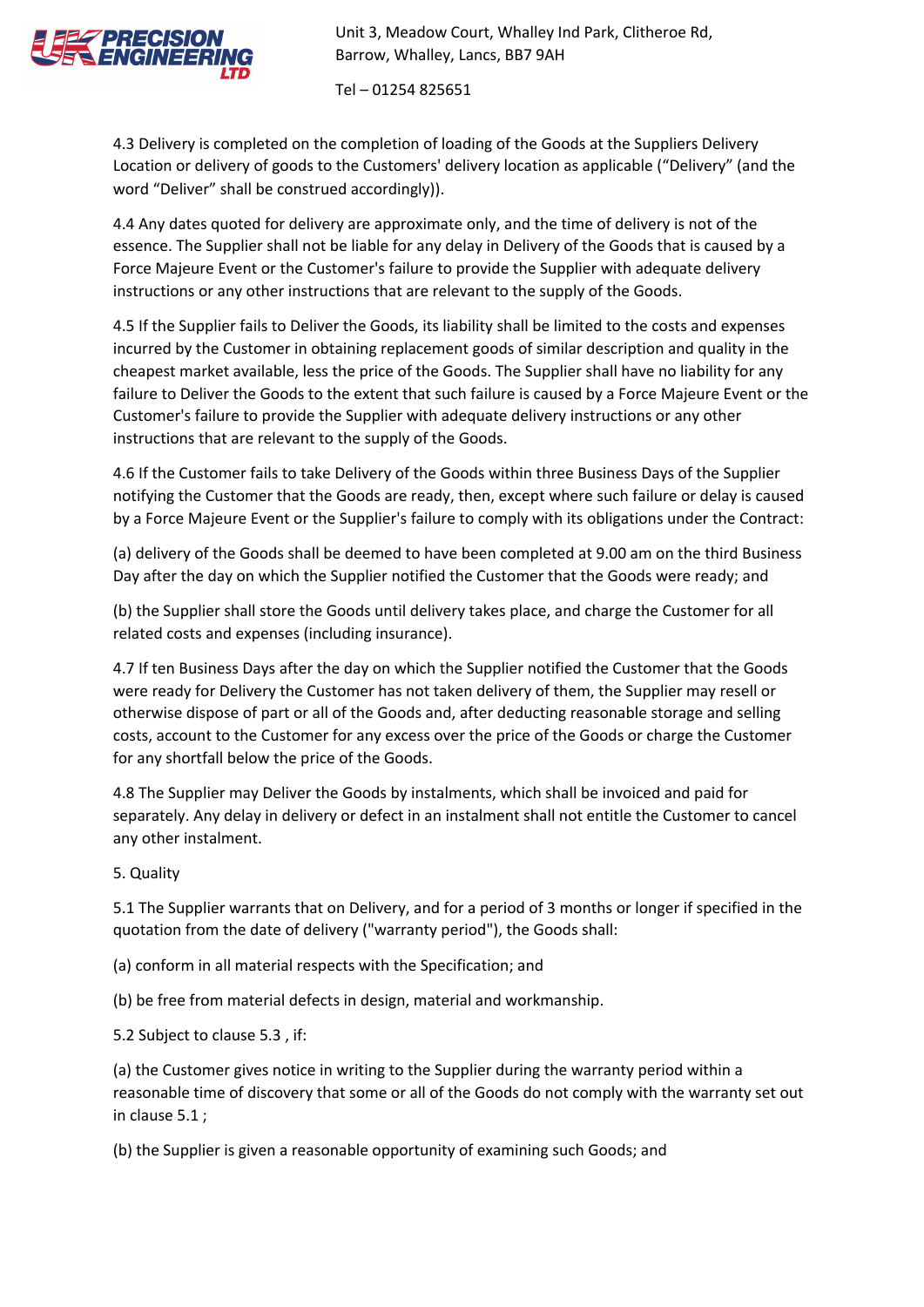

Tel – 01254 825651

(c) the Customer (if asked to do so by the Supplier) returns such Goods to the Supplier's Delivery Location the Customer's cost, the Supplier shall, at its option, repair or replace the defective Goods, or refund the price of the defective Goods in full. This shall be the only remedy open to the Customer under the warranty.

5.3 The Supplier shall not be liable for the Goods' failure to comply with the warranty set out in clause 5.1 in any of the following events:

(a) the Customer makes any further use of such Goods after giving notice in accordance with clause

(b) the defect arises because the Customer failed to follow the Supplier's oral or written instructions as to the storage, commissioning, installation, use and maintenance of the Goods or (if there are none) good trade practice regarding the same;

(c) the defect arises as a result of the Supplier following any drawing, design or Specification supplied by the Customer;

(d) the Customer alters or repairs such Goods without the written consent of the Supplier;

(e) the defect arises as a result of fair wear and tear, wilful damage, negligence, or abnormal storage or working conditions; or

(f) the Goods differ from the Specification as a result of changes made to ensure they comply with applicable statutory or regulatory requirements.

5.4 Except as provided in this clause 5, the Supplier shall have no liability to the Customer in respect of the Goods' failure to comply with the warranty set out in clause 5.1 .

5.5 The terms implied by sections 13 to 15 of the Sale of Goods Act 1979 are, to the fullest extent permitted by law, excluded from the Contract.

5.6 These Conditions shall apply to any repaired or replacement Goods supplied by the Supplier.

6. Title and risk

6.1 The risk in the Goods shall pass to the Customer on completion of Delivery.

6.2 Title to the Goods shall not pass to the Customer until the earlier of:

(a) the Supplier receiving payment in full (in cash or cleared funds) for the Goods and any other goods that the Supplier has supplied to the Customer in respect of which payment has become due, in which case title to the Goods shall pass at the time of payment of all such sums;

(b) the Customer resells the Goods, in which case title to the Goods shall pass to the Customer at the time specified in clause 6.4 .

6.3 Until title to the Goods has passed to the Customer, the Customer shall:

(a) store the Goods separately from all other goods held by the Customer so that they remain readily identifiable as the Supplier's property;

(b) not remove, deface or obscure any identifying mark or packaging on or relating to the Goods;

(c) maintain the Goods in satisfactory condition and keep them insured against all risks for their full price from the date of delivery;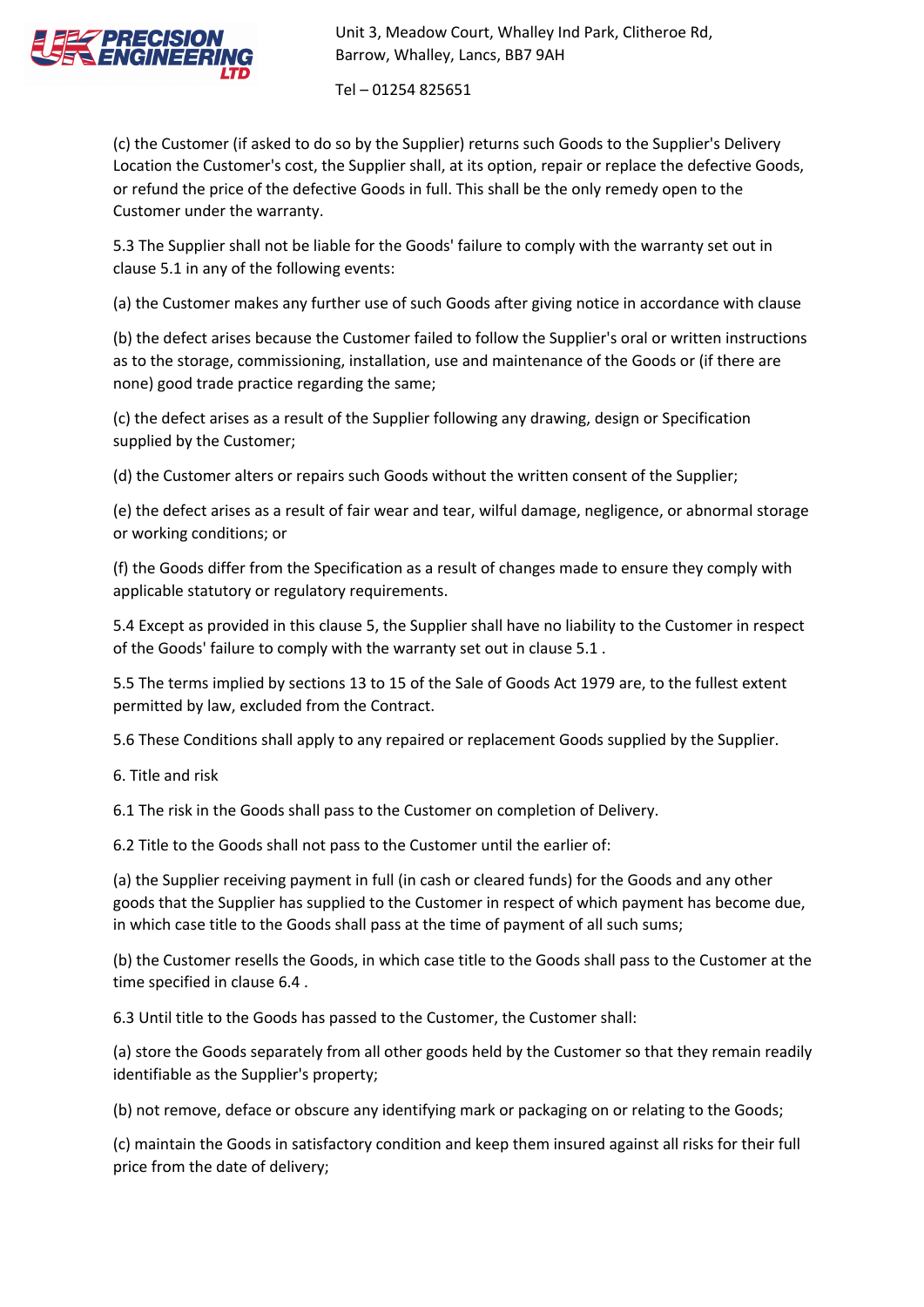

Tel – 01254 825651

(d) notify the Supplier immediately if it becomes subject to any of the events listed in clause 8.1 ; and

(e) give the Supplier such information relating to the Goods as the Supplier may require from time to time.

6.4 Subject to clause 6.5 , the Customer may resell or use the Goods in the ordinary course of its business (but not otherwise) before the Supplier receives payment for the Goods. However, if the Customer resells the Goods before that time:

(a) it does so as principal and not as the Supplier's agent; and

(b) title to the Goods shall pass from the Supplier to the Customer immediately before the time at which resale by the Customer occurs.

6.5 If before title to the Goods passes to the Customer the Customer becomes subject to any of the events listed in clause 8.1 , then, without limiting any other right or remedy the Supplier may have:

(a) the Customer's right to resell the Goods or use them in the ordinary course of its business ceases immediately; and

(b) the Supplier may at any time:

(i) require the Customer to deliver up all Goods in its possession that have not been resold, or irrevocably incorporated into another product; and

(ii) if the Customer fails to do so promptly, enter any premises of the Customer or of any third party where the Goods are stored in order to recover them.

7. Price and payment

7.1 The price of the Goods shall be the price set out in the Acknowledgment, or, if no price is quoted, the price set out in the Supplier's published price list in force as at the date of delivery.

7.2 The Supplier may, by giving notice to the Customer at any time before Delivery, increase the price of the Goods to reflect any increase in the cost of the Goods that is due to:

(a) any factor beyond the Supplier's control (including foreign exchange fluctuations, increases in taxes and duties, and increases in labour, materials and other manufacturing costs);

(b) any request by the Customer to change the Delivery date(s), quantities or types of Goods ordered, or, if relevant, the Specification; or

(c) any delay caused by any instructions of the Customer or failure of the Customer to give the Supplier adequate or accurate information or instructions.

7.3 The price of the Goods excludes amounts in respect of value added tax (VAT), which the Customer shall additionally be liable to pay to the Supplier at the prevailing rate, subject to the receipt of a valid VAT invoice.

7.4 The Supplier may invoice the Customer for the Goods on or at any time after the completion of Delivery.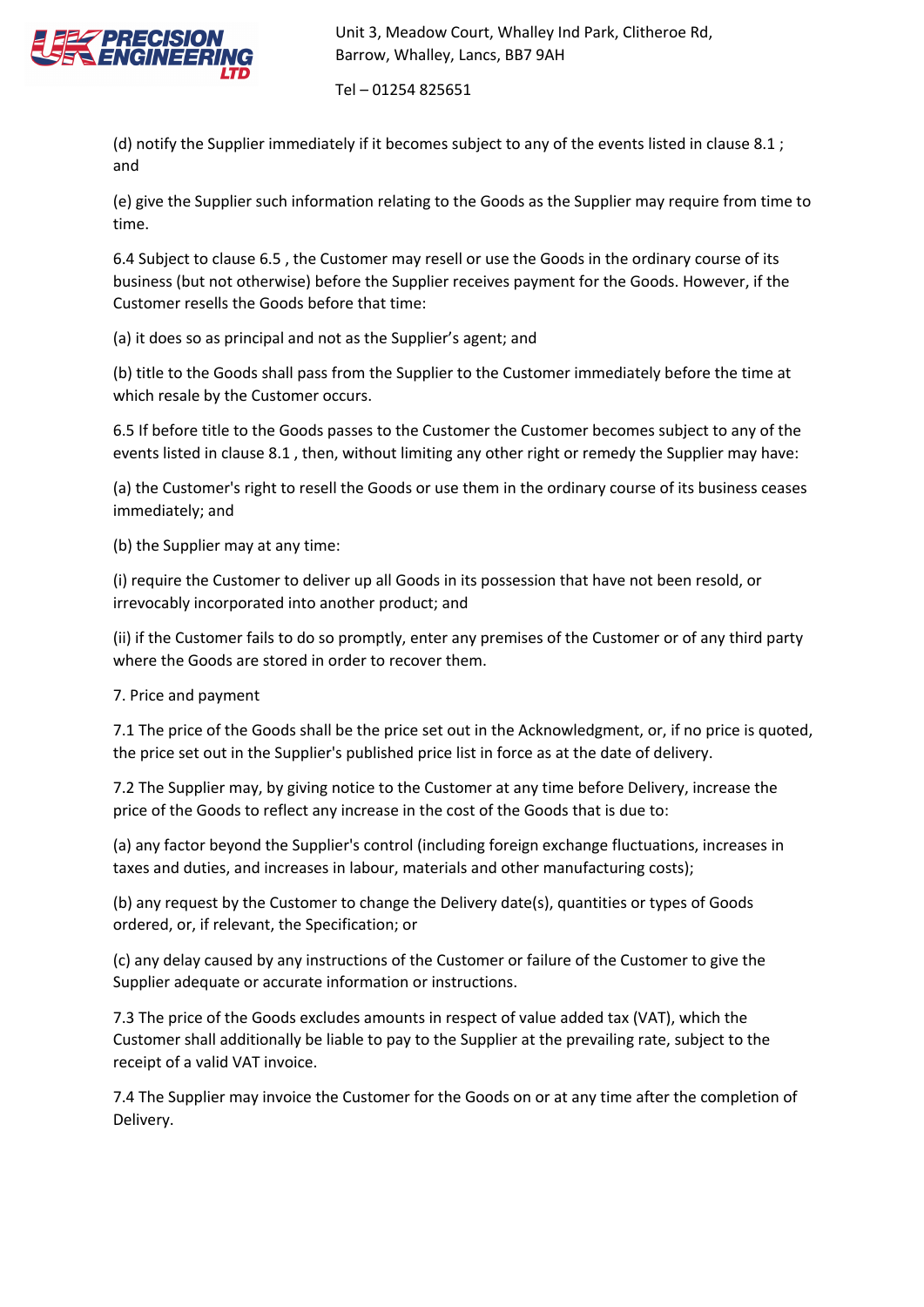

Tel – 01254 825651

7.5 The Customer shall pay invoices in full and in cleared funds within 60 days of the end of the calendar month in which the invoice was issued. Payment shall be made to the bank account nominated in writing by the Supplier. Time for payment is of the essence.

7.6 If the Customer fails to make any payment due to the Supplier under the Contract by the due date for payment, then the Customer shall pay interest on the overdue amount at the rate of 8% per annum above Barclays Bank PLC's base rate from time to time. Such interest shall accrue on a daily basis from the due date until actual payment of the overdue amount, whether before or after judgment. The Customer shall pay the interest together with the overdue amount.

7.7 The Customer shall pay all amounts due under the Contract in full without any set-off, counterclaim, deduction or withholding (except for any deduction or withholding required by law). The Supplier may at any time, without limiting any other rights or remedies it may have, set off any amount owing to it by the Customer against any amount payable by the Supplier to the Customer.

8. Termination

8.1 Without limiting its other rights or remedies, the Supplier may terminate this Contract with immediate effect by giving written notice to the Customer if:

(a) the Customer commits a material breach of any term of the Contract and (if such a breach is remediable) fails to remedy that breach within 30 days of that party being notified in writing to do so;

(b) the Customer takes any step or action in connection with its entering administration, provisional liquidation or any composition or arrangement with its creditors (other than in relation to a solvent restructuring), being wound up (whether voluntarily or by order of the court, unless for the purpose of a solvent restructuring), having a receiver appointed to any of its assets or ceasing to carry on business or, if the step or action is taken in another jurisdiction, in connection with any analogous procedure in the relevant jurisdiction;

(c) the Customer suspends, threatens to suspend, ceases or threatens to cease to carry on all or a substantial part of its business; or

(d) the Customer's financial position deteriorates to such an extent that in the Supplier's opinion the Customer's capability to adequately fulfil its obligations under the Contract has been placed in jeopardy.

8.2 Without limiting its other rights or remedies, the Supplier may suspend provision of the Goods under the Contract or any other contract between the Customer and the Supplier if the Customer becomes subject to any of the events listed in clause 8.1(a) to clause 8.1(d) , or the Supplier reasonably believes that the Customer is about to become subject to any of them, or if the Customer fails to pay any amount due under this Contract on the due date for payment.

8.3 Without limiting its other rights or remedies, the Supplier may terminate the Contract with immediate effect by giving written notice to the Customer if the Customer fails to pay any amount due under the Contract on the due date for payment.

8.4 On termination of the Contract for any reason the Customer shall immediately pay to the Supplier all of the Supplier's outstanding unpaid invoices and interest upon such invoices.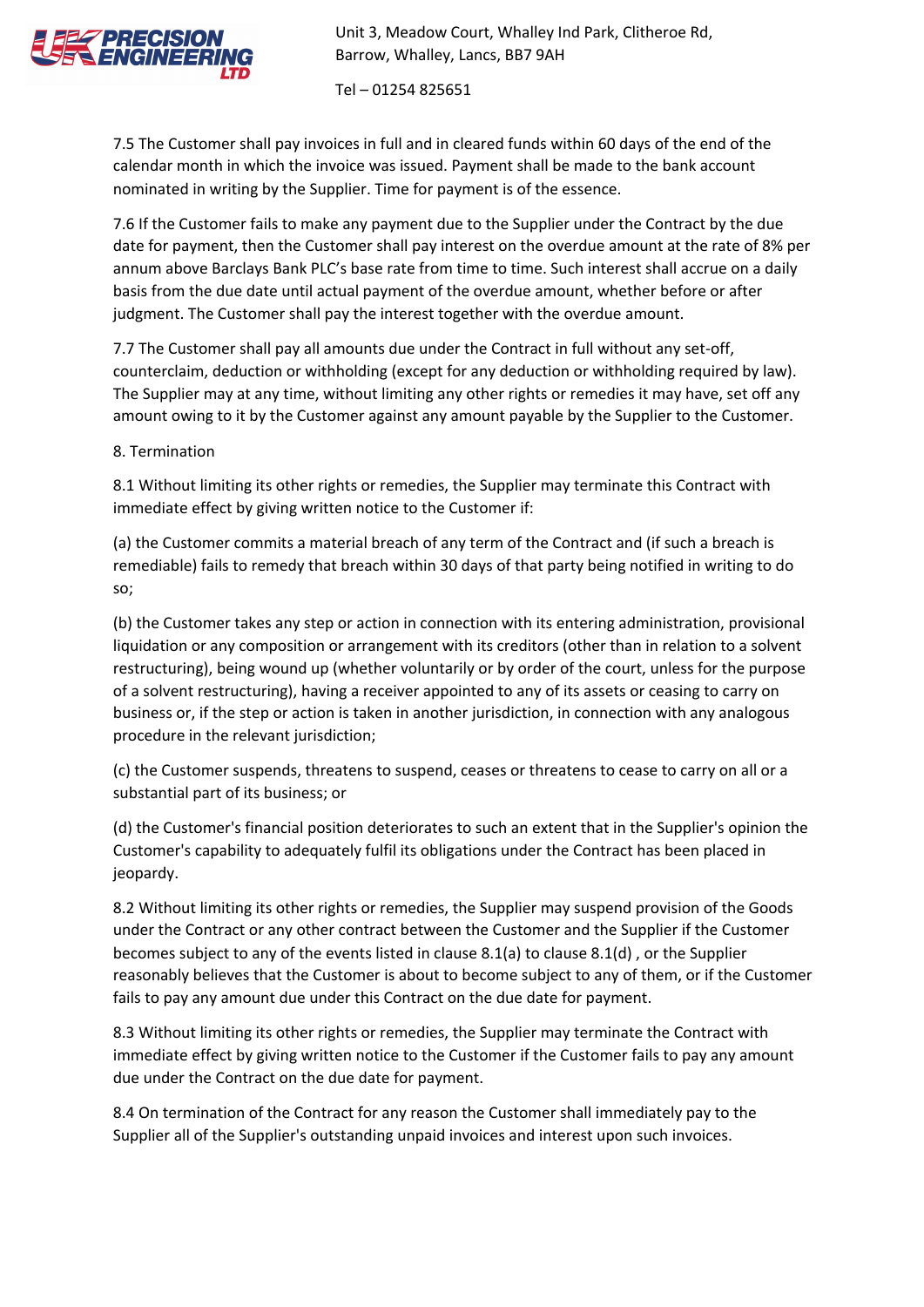

Tel – 01254 825651

8.5 Termination of the Contract shall not affect any of the parties' rights and remedies that have accrued as at termination, including the right to claim damages in respect of any breach of this Contract that existed at or before the date of termination.

8.6 Any provision of the Contract that expressly or by implication is intended to come into or continue in force on or after termination shall remain in full force and effect.

9. Limitation of liability

9.1 Nothing in these Conditions shall limit or exclude the Supplier's liability for:

(a) death or personal injury caused by its negligence, or the negligence of its employees, agents or subcontractors (as applicable);

(b) fraud or fraudulent misrepresentation;

(c) breach of the terms implied by section 12 of the Sale of Goods Act 1979; or

(d) any matter in respect of which it would be unlawful for the Supplier to exclude or restrict liability.

9.2 Subject to clause 9.1 :

(a) the Supplier shall under no circumstances whatsoever be liable to the Customer, whether in contract, tort (including negligence), breach of statutory duty, or otherwise, for any loss of profit, or any indirect or consequential loss arising under or in connection with the Contract; and

(b) the Supplier's total liability to the Customer in respect of all other losses arising under or in connection with the Contract, whether in contract, tort (including negligence), breach of statutory duty, or otherwise, shall in no circumstances exceed the lower of £3,000 or 100% of the price of the Goods.

10. Force majeure

The Supplier shall not be in breach of this Contract nor liable for delay in performing, or failure to perform, any of its obligations under this Contract if such delay or failure result from a Force Majeure Event. If the period of delay or non-performance continues for 3 weeks, the Supplier may terminate this Contract by giving 14 days written notice to the affected party.

11. General

11.1 Assignment and other dealings.

(a) The Supplier may at any time assign, transfer, mortgage, charge, subcontract or deal in any other manner with all or any of its rights or obligations under the Contract.

(b) The Customer may not assign, transfer, mortgage, charge, subcontract, declare a trust over or deal in any other manner with any or all of its rights or obligations under the Contract without the prior written consent of the Supplier.

11.2 Confidentiality.

(a) Each party undertakes that it shall not at any time, disclose to any person any confidential information concerning the business, affairs, customers, clients or suppliers of the other party, except as permitted by clause 11.2(b) .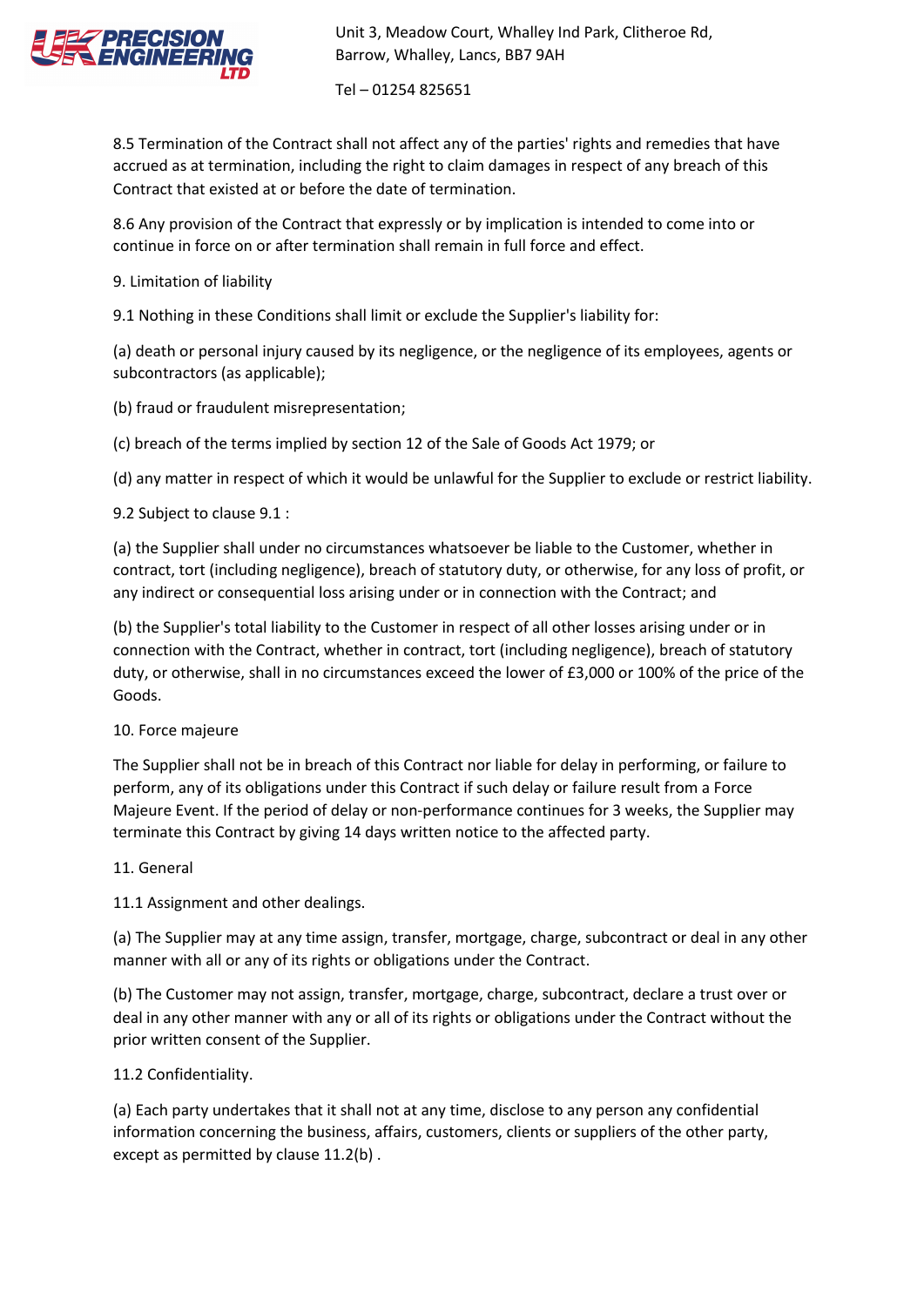

Tel – 01254 825651

(b) Each party may disclose the other party's confidential information:

(i) to its employees, officers, representatives or advisers who need to know such information for the purposes of exercising the party's rights or carrying out its obligations under or in connection with this agreement. Each party shall ensure that its employees, officers, representatives or advisers to whom it discloses the other party's confidential information comply with this clause 11.2 ; and

(ii) as may be required by law, a court of competent jurisdiction or any governmental or regulatory authority.

(c) No party shall use any other party's confidential information for any purpose other than to exercise its rights and perform its obligations under or in connection with this agreement.

11.3 Entire agreement.

(a) This Contract constitutes the entire agreement between the parties and supersedes and extinguishes all previous agreements, promises, assurances, warranties, representations and understandings between them, whether written or oral, relating to its subject matter.

(b) Each party agrees that it shall have no remedies in respect of any statement, representation, assurance or warranty (whether made innocently or negligently) that is not set out in this agreement. Each party agrees that it shall have no claim for innocent or negligent misrepresentation or negligent misstatement based on any statement in this agreement.

11.4 Variation. No variation of this Contract shall be effective unless it is in writing and signed by the parties (or their authorised representatives).

11.5 Waiver. No failure or delay by a party to exercise any right or remedy provided under the Contract or by law shall constitute a waiver of that or any other right or remedy, nor shall it prevent or restrict the further exercise of that or any other right or remedy. No single or

partial exercise of such right or remedy shall prevent or restrict the further exercise of that or any other right or remedy.

11.6 Severance. If any provision or part-provision of the Contract is or becomes invalid, illegal or unenforceable, it shall be deemed modified to the minimum extent necessary to make it valid, legal and enforceable. If such modification is not possible, the relevant provision or part-provision shall be deemed deleted. Any modification to or deletion of a provision or part-provision under this clause shall not affect the validity and enforceability of the rest of the Contract.

## 11.7 Notices.

(a) Any notice or other communication given to a party under or in connection with the Contract shall be in writing, addressed to that party at its registered office (if it is a company) or its principal place of business (in any other case) or such other address as that party may have specified to the other party in writing in accordance with this clause, and shall be delivered personally, sent by prepaid first class post or other next working day delivery service, commercial courier or email.

(b) A notice or other communication shall be deemed to have been received: if delivered personally, when left at the address referred to in clause 11.7(a) ; if sent by pre-paid first class post or other